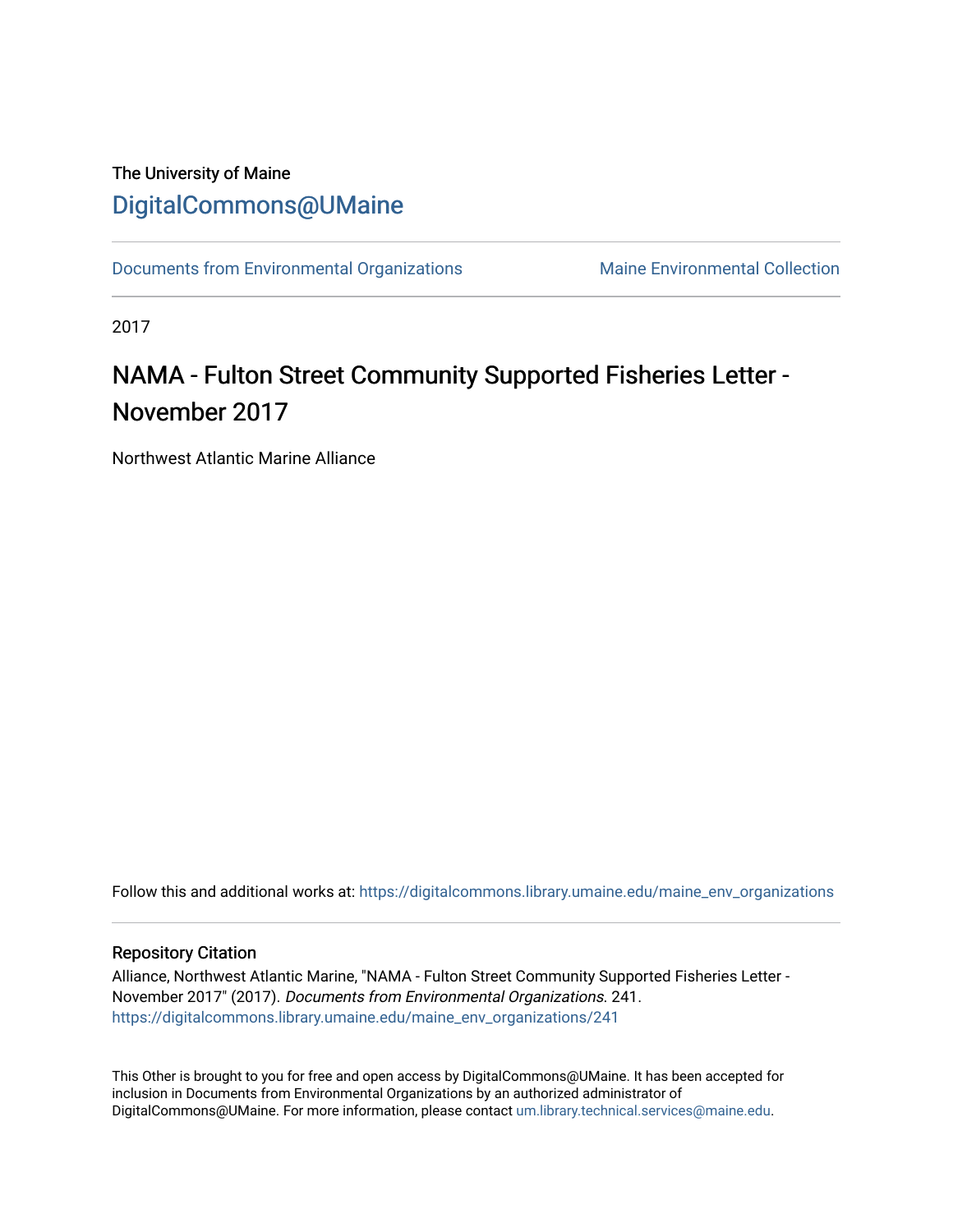#### **BOARD OF TRUSTEES**

Shannon Eldredge Board President *Commercial Fisherman Chatham Fisheries Monomoy Trap Company Cape Cod Community Supported Fishery Chatham, MA*

Madeleine Hall-Arber, Ph.D. Board Vice President *MIT Center for Marine Social Sciences Boston, MA*

Jamey Lionette Board Treasurer *Sustainable Seafood Coordinator Red's Best Jamaica Plain, MA*

> Amanda Beal Board Clerk *Executive Director Maine Farmland Trust Freeport, ME*

Paul Bogart *Executive Director Health Care Without Harm Marlboro, VT*

Niaz Dorry *NAMA Coordinating Director Gloucester, MA*

> Renée Flesch *Managing Partner TFG Gloucester, MA*

Louis Frattarelli *Commercial Fisherman F/V Seasurfer Bristol, RI*

Jason Jarvis *Commercial Fisherman Westerly, RI*

> Neil Savage *Educator Exeter, NH*

#### **STAFF**

Niaz Dorry *Coordinating Director*

Brett Tolley *Community Organizing Coordinator*

Cynthia Bush *Finance Coordinator & Program Associate*

> *Julianna Fischer Community Organizer*

Amy MacKown *Communications & Development*

> Boyce Thorne Miller *Science Advisor*

To: Michael Spindler Chief Executive Officer Fulton Fish Market, Inc.

Cc: Bruce Reingold President The Hunts Point Cooperative Market, Inc.

Cc: James Patchett President New York City Economic Development Corporation

November 6<sup>th</sup>, 2017

Dear Mr. Spindler,

We are a network of businesses and individuals dedicated to the values of Local Catch, a community of practice committed to providing local, healthful, low-impact, and economy sustainable seafood via community supported fisheries (CSFs) and other direct marketing arrangements. We seek to increase the visibility and viability of community-based fishermen and aim to aid individuals and organizations that need support envisioning, designing and implementing locally-relevant businesses that work toward a triple bottom line.

We request your immediate attention to the urgent matter of correcting the title of the business enterprise that you are aggressively and falsely advertising as a community supported fishery (hereafter "Fulton CSF"). Contrary to the nature of your business enterprise, community supported fisheries (CSFs) are community-based, grassroots, direct marketing initiatives that connect licensed commercial fishermen to members of the community. CSF members are provided a "fully transparent chain of custody" for local, wild, traceable domestic seafood. They should never receive imported or farmed seafood.

CSFs are becoming increasingly commonplace in the United States and Canada, where they serve as alternatives to industrialized seafood marketplaces such as Fulton Fish Market. We assert these CSF arrangements are much more than a form of marketing and distribution. Rather, CSFs aim to advance a [constellation of community-based values](https://localcatch.org/core-values/) that center on fully transparent supply chains, healthy fisheries and viable coastal communities.

On the Fulton CSF website, you list five of the elements that unite all CSF programs, according to Local Catch. You go on to refute these elements, explaining to each point how these are not the elements that characterize your program, and offering explanations for how these elements should not be requirements of CSFs. We disagree with your analysis of these elements and feel your counter arguments further highlight that you're certainly NOT operating a CSF.

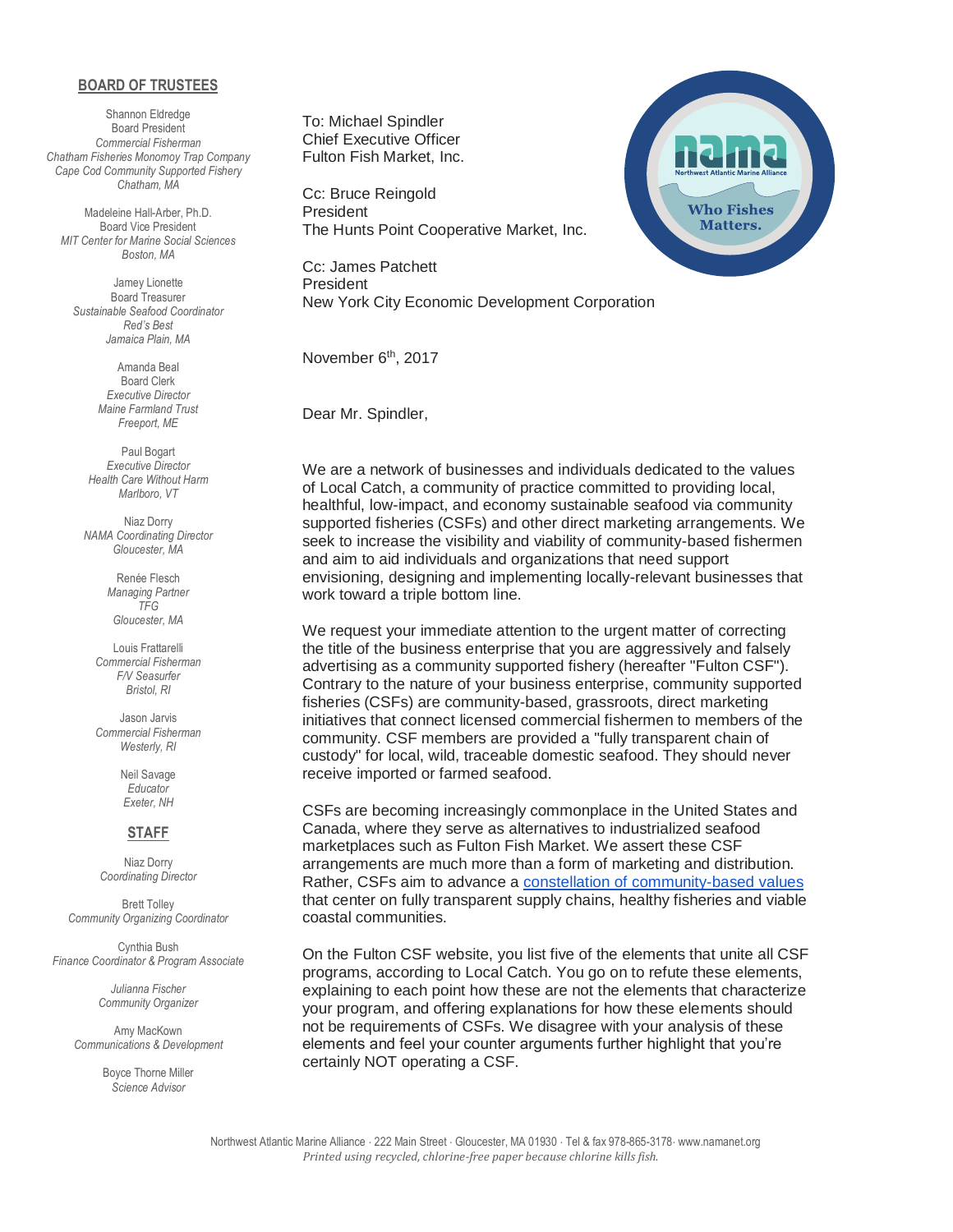- *To Establish a Transparent Chain of Custody from Boat to Plate.* You assert the Fulton CSF qualifies "by primarily supplying seafood sourced from the United States". This does not ensure transparency as consumers don't know who caught their seafood, where it was caught, or what type and scale of gear was used to catch this seafood. Transparency in CSFs leads to a shorter supply chain from fishermen to consumer, which increases value to both the fishermen and consumer and allows for relationships to be built between food producers and consumers.
- *To Increase Access to Premium, Locally-Caught Seafood.* Our view of community-based fishermen contrasts with fishing operations that extract money and resources from coastal communities and circulate them elsewhere, often carried out by large corporations or investors without community ties. Community-based fishermen operate small and medium scale boats that match the scale of the ecosystems where they fish. They are ecological experts attuned to the nuances of ocean rhythms, fish migration patterns, spawning habitat and climate change impacts. Community-based fishermen are part of the social fabric that builds identity and culture within a community. While we agree seafood access is an important issue, CSFs are not best suited to fill the role of shipping seafood across the country.
- *To Ensure Fishers Receive a Fair Price for Their Catch that Reflects the Value of Their Work.* The aim of CSFs is to support local fishermen and local economies by connecting communities to their food producers and ensuring fishermen receive a fair price for their catch, along with a stable income. We are deeply concerned with the lack of attention your CSF gives to fishermen. There is relatively no mention of the terms used to describe people who fish in your promotional material, website or advertisements. We believe in catching and handling seafood with honor, providing living wages to fishermen and fishworkers, and enabling fishermen and fishworkers to participate in fisheries management. Asserting this point is "well intentioned but limited in impact" underscores the fact that your priorities are NOT in line with that of a CSF, which is rooted in dignity and fair wages for fishermen.

These values are shared at the core of grassroots CSF initiatives, and represent a form of resistance to the evermore profit-driven industrialized seafood market systems that fishermen are forced to operate within — systems dominated by globalized trade and privatization. This is among the many reasons that we are alarmed by, and are preparing formal protests of the new "Fulton CSF" that was launched in [2016]. Fulton CSF is simply a front for [The New Fulton Fish Market Cooperative at Hunts Point, Incorporated] -- a multinational corporation that serves as a major industrialized artery of the global seafood distribution system. As you know the New Fulton Fish Market Cooperative at Hunts Point, Inc. operates a 400,000-square-foot industrialized facility which receives and distributes more than 200 million lbs. of commodity seafood per year — the clear majority of which is farmed fish from outside of the United States — at an estimated annual value of over \$1 billion.

For The New Fulton Fish Market Cooperative at Hunts Point to launch and attempt to operate a "community supported fishery" program is entirely contradictory and inflammatory. This is the equivalent of the industrialized Monsanto Corporation launching a community supported agriculture (CSA) program, then broadcasting that the main goals of the initiative were to support small-scale independent organic farmers and to create a transparent chain of custody.

As such, we believe The New Fulton Fish Market Cooperative at Hunts Point's CSF greenwashing scheme defies all of the Local Catch values that unite us. Further, we believe your scheme will cause a dramatic and highly publicized watering down of the CSF concept.

We hereby request that you immediately cease using the term "community supported fishery" to advertise your program, and rename or re-categorize this sales model as something other than a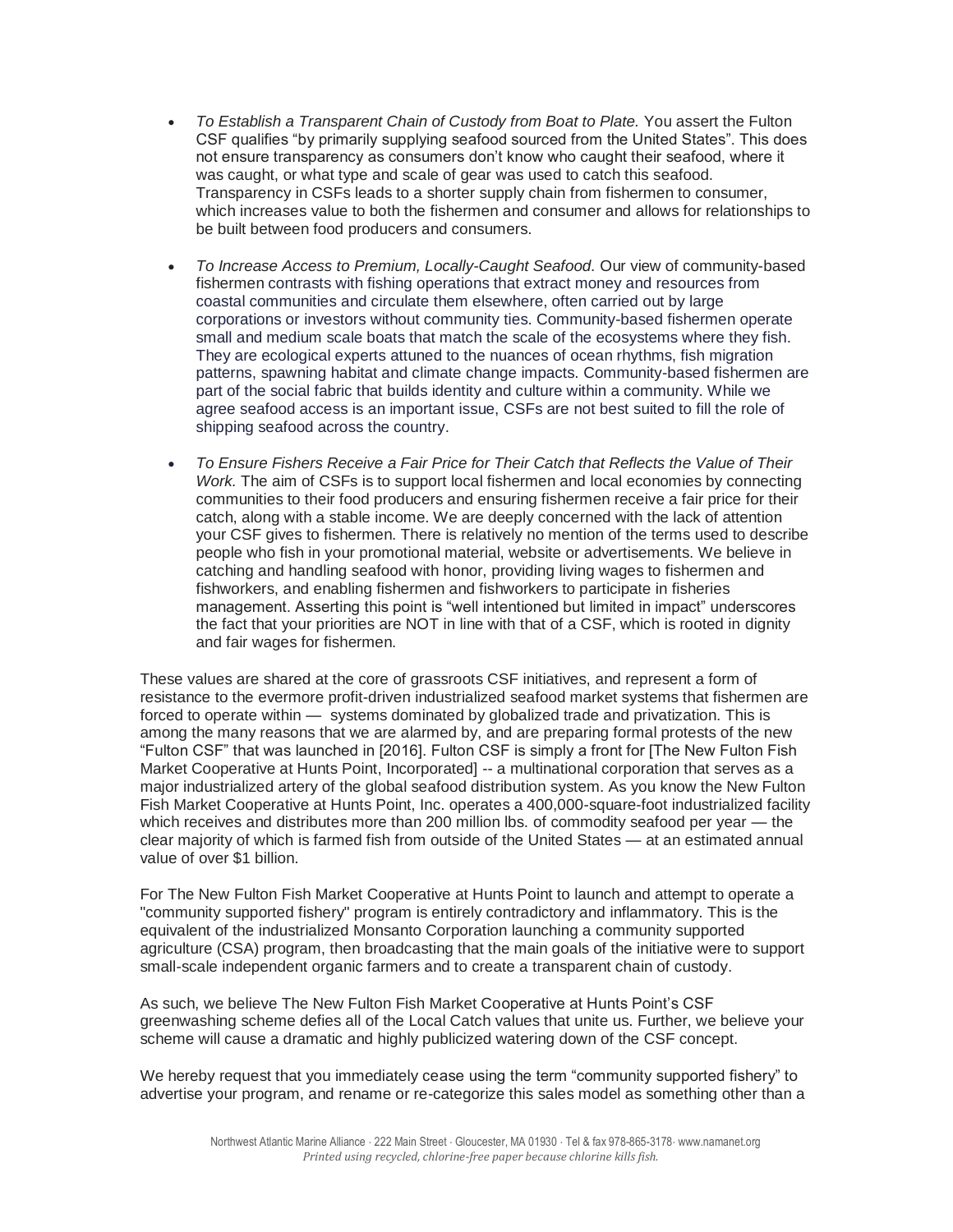CSF to avoid continued misrepresentation and confusion to the public and the media and prevent any further damage being done by "The Fulton CSF".

Due to the grave nature of this issue, we ask for your response and/or compliance before November  $20<sup>th</sup>$ , 2017 so we may avoid the need to take further action beyond our existing and documented attempts to resolve this matter amicably. We ask that you direct your response to Julianna Fischer by phone at 207-651-0302 or by email at [Julianna@namanet.org.](mailto:Julianna@namanet.org)

Sincerely,

Donna Marshall – Executive Director, Cape Ann Fresh Catch Colles Stowell – President, One Fish Foundation Kate Findlay-Shirras – Producer, Best Fish Forward Padi Anderson – F/V Rimrack, RimrackFish Leesa Cobb – Director, Port Orford Sustainable Seafood Sonia Strobel – Co-founder and Managing Director, Skipper Otto's Community Supported Fishery Kevin Scribner – Owner, Forever Wild Seafood Sarah Rathbone – Director of Wholesale Accounts; Co-founder, Cape Seafood & Provisions; Dock to Dish LA Bianca Piccillo – Co-Founder and Managing Director, Mermaid's Garden Anim Steel – Executive Director, Real Food Challenge Gef Flimlin – Professor Emeritus, Rutgers Cooperative Extension Sean Barrett – Member, Fish Locally Collaborative Marissa Silverberg – Program Director, Amagansett Food Institute Ira Miller – Fisherman, F/V John V. Miller, Inc. Jeremy Carman – Principal, The Salt Line Laura Rose – Director of Programming, Amber Waves Farm Adam Roberts – National Organizer, Resource Generation Aleta Alston Toure – Director, New Jim Crow Movement Mariana Mendoza – Local Peace Economy Organizer, CODEPINK Natalia Linares – Communications, New Economy Coalition Jamie Harvie – Executive Director, Institute for a Sustainable Future Diane Picard – Executive Director, Massachusetts Avenue Project Marsh Skeele – Vice President, Sitka Salmon Shares John Skeele – Fisherman, Sitka Salmon Shares Elizabeth Henderson – Honorary President of Urgenci, the International CSA Network, Peacework Organic CSA Cynthia Price – Chair, Greater Grand Rapids Food Systems Council Janet Osborn – Board Member, Slow Food Huron Valley Marcia MacPherson – Consumer and Board Member, Slow Food First Coast Carla Toolan – Apprentice, Pork Hill Farm Camilla Lombard – Executive Vice President, Sea Forager Seafood Kirk Lombard – President, Sea Forager Seafood Curtis Ogden – Senior Associate, Interaction Institute for Social Change Judith Hitchman – President, Urgenci Community Supported Fisheries Lori Holmes – Owner, Goat Nook Farm Judith Diamondstone – Organizer, Renewable Energy Worcester Bob Scowcroft – Retired Consultant, Co-founder Organic Farming Research Foundation Laurie Carlson – Regional Governor, Slow Food in Hawaii Hildegarde Hannum – Editor, New Economy Coalition and Schumacher Center for a New **Economics** Myrna Greenfield – Founder/Owner, Good Egg Marketing Steve Gilman – Interstate NOFA Policy Coordinator, Northeast Organic Farming Association Adam Mason – State Policy Organizing Director, Iowa Citizens for Community Improvement Jennifer Sapp – UCC Community Food Program Lead, Utah Conservation Corps